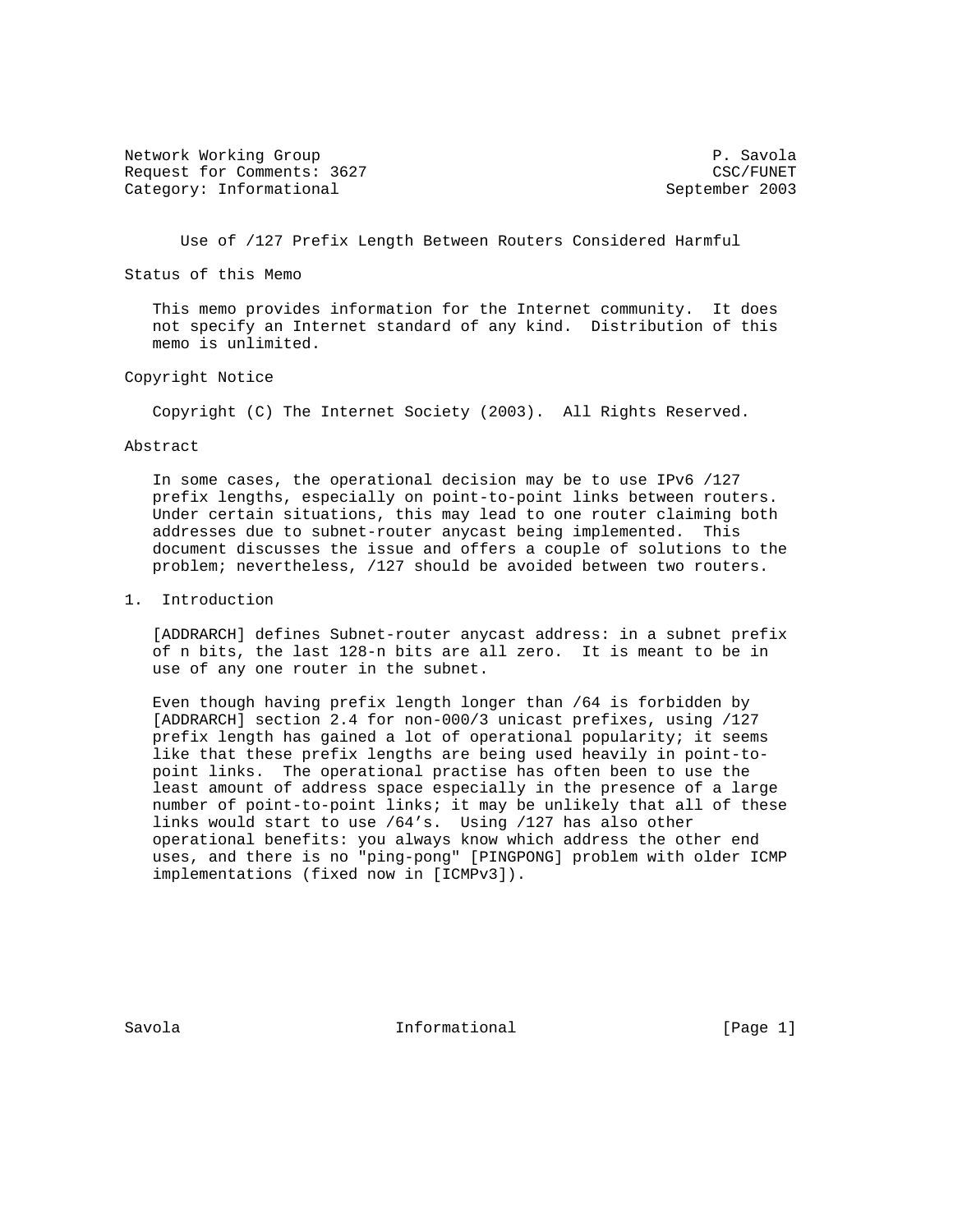2. Scope of this Memo

 This memo does not advocate the use of long prefixes, but brings up problems for those that do want to use them, for one reason or another.

 Detailed discussion on what is the "right" solution is out of the scope; it is not the goal of this memo to try to find the "best" addressing solution for everyone.

3. Problem with /127 and Two Routers

 Note that this problem does not exist between a router and a host, assuming the PREFIX::0/127 address is assigned to the router.

 Using /127 can be especially harmful on a point-to-point link when Subnet-router anycast address is implemented. Consider the following sequence of events:

- 1. Router A and Router B are connected by a point-to-point link.
- 2. Neither has anything configured or set up on this link.
- 3. 3ffe:ffff::1/127 address is added to Router A; now it performs Duplicate Address Detection (DAD) [NDISC] for 3ffe:ffff::1. Router A also adds the Subnet-router anycast address 3ffe:ffff::0/127. (DAD is not performed for anycast addresses.)
- 4. Now Router B has been planned and configured to use 3ffe:ffff::0/127 as its unicast IPv6 address, but adding it will fail DAD, and Router B does not have any address.

 Similar scenarios also happen during router reboots, crashes and such.

 The usability of subnet-router anycast address between two routers on a point-to-point link is very questionable, but it is still a mandated feature of [ADDRARCH]. Workarounds for this are presented in the next section.

 As of yet, this kind of unexpected behavior hasn't been seen at large perhaps because the Subnet-router anycast address hasn't been implemented or too widely used.

Savola **Informational** Informational [Page 2]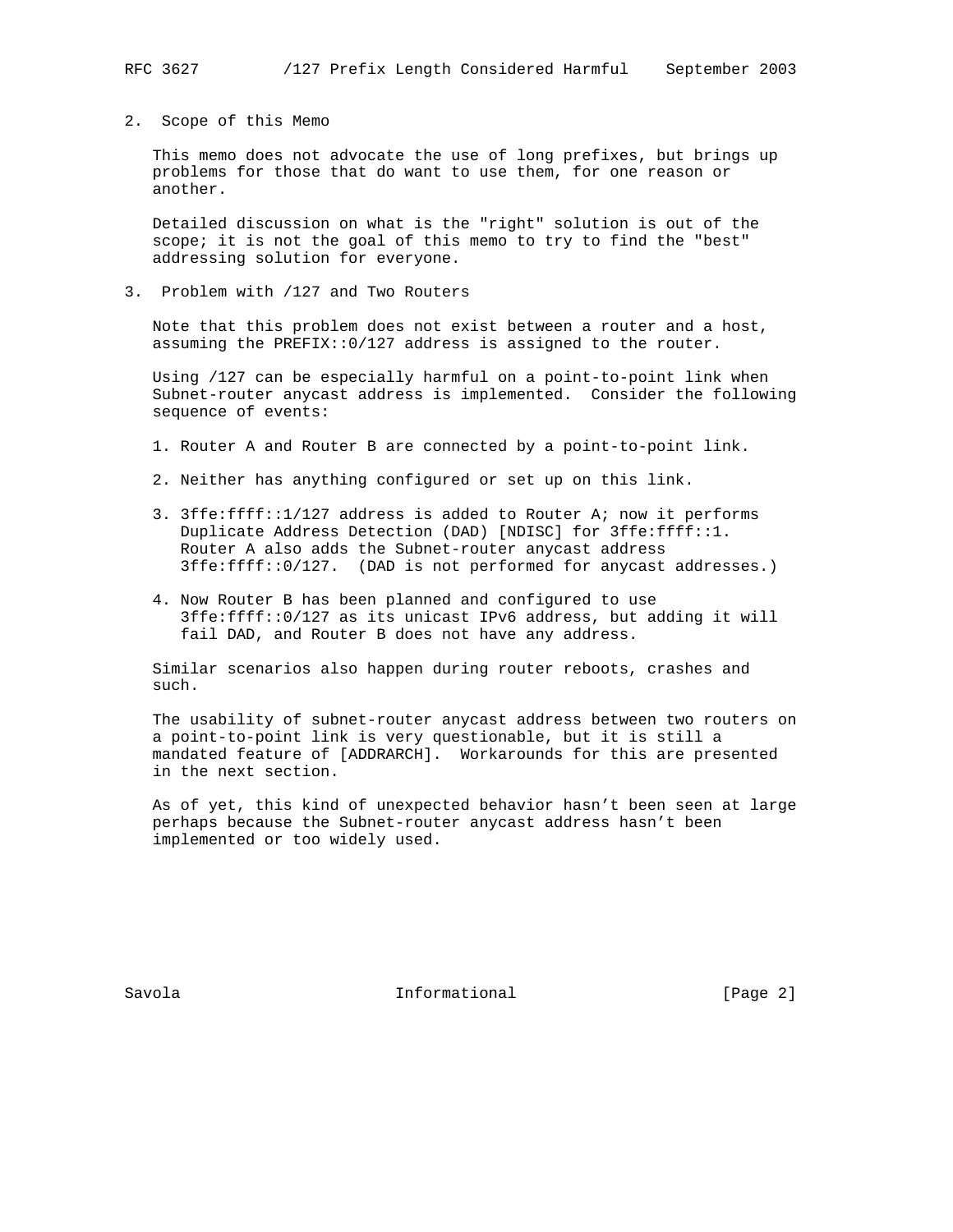# 4. Solutions

- 1. One could use /64 for subnets, including point-to-point links.
- 2. One could use only link-local addresses, but that may make network maintenance and debugging impractical at least in bigger networks; for example, "traceroute" can only return a list of nodes on the path, not the links which would have been used.
- 3. Failing that, /126 does not have this problem, and it can be used safely on a point-to-point link (e.g., using the 2nd and the 3rd address for unicast). This is analogous to using /30 for IPv4. Using two /128 addresses is also one, though often cumbersome, approach. Naturally, not much would be lost if even a shorter prefix was used, e.g., /112 or /120.

 The author feels that if /64 cannot be used, /112, reserving the last 16 bits for node identifiers, has probably the least amount of drawbacks (also see section 3).

 4. [ADDRARCH] could be revised to state that Subnet-router anycast address should not be used if the prefix length of the link is not /64 (or even longer than /120). This does not seem like a good approach, as we should avoid making assumptions about prefix lengths in the specifications, to maintain future flexibility. Also, in some cases, it might be usable to have a Subnet-router anycast address in some networks with a longer prefix length.

 A more conservative (implementation) approach would be not using Subnet-router anycast addresses in subnets with a prefix length of /127 if there are only two routers on the link: this can be noticed with [NDISC] 'Router' bit in Neighbor Advertisement messages. However, this seems to overload the functionality of 'R' bit, so it does not look like a good approach in the long run.

 5. It's also possible to improve implementations: if /127 is used on a point-to-point link, never claim two addresses. This has the drawback that even if the router using the combined unicast and anycast address is down, the packets to subnet-router anycast address will be lost as the other cannot claim the address. This approach might lead to unpredictability which would be hard to trace when debugging problems. However, this would normally be an issue only when the Subnet-router anycast address is used from outside of the link; usually, this cannot be done reliably as the prefix length or EUI64 u/g bits cannot be known for certain. There are other problems with an address being anycast and unicast

Savola **Informational** Informational [Page 3]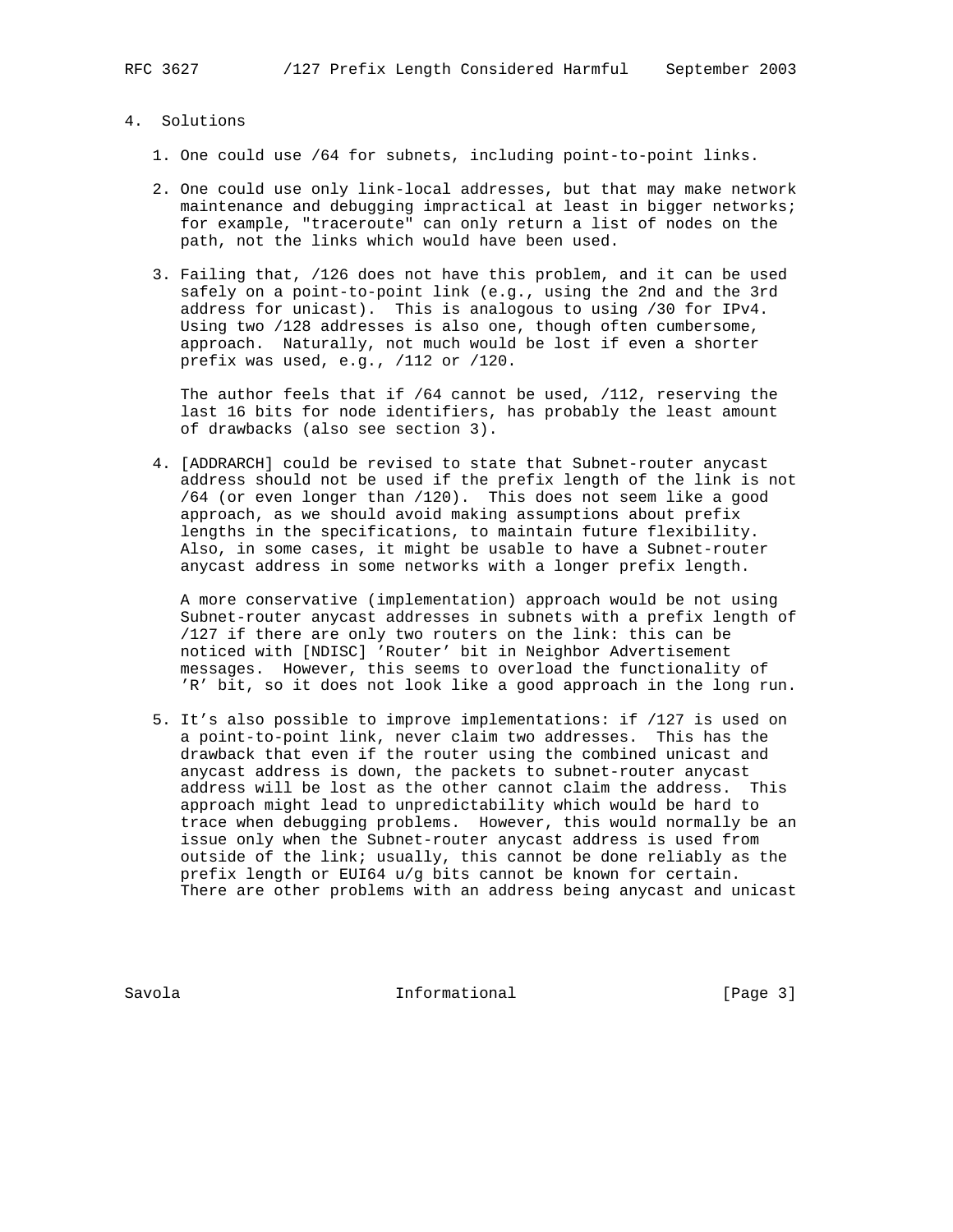too: use of it as a source address, whether to use unicast or anycast semantics in [NDISC], and others: allowing this behavior would seem to only add a lot of complexity to the implementations.

 1) is definitely the best solution, wherever it is possible. 2) may be usable in some scenarios, but in larger networks (where the most often the desire would be to use longer prefix length) it may be deemed very impractical. There are some situations where one of these may not be an option; then an operational work-around for this operational problem, that is 3), appears to be the best course of action. This is because it may be very difficult to know whether all implementations implement some checks, like ones described in 4) or 5).

5. Other Problems with Long Prefixes

These issues are not specific to /127.

One should note that [ADDRARCH] specifies universal/local bits  $(u/g)$ , which are the 70th and 71st bits in any address from non-000/3 range. When assigning prefixes longer than 64 bits, these should be taken into consideration; in almost every case, u should be 0, as the last 64 bits of a long prefix is very rarely unique. 'G' is still unspecified, but defaults to zero. Thus, all prefixes with u or g=1 should be avoided.

 [MIPV6] specifies "Mobile IPv6 Home-Agents" anycast address which is used for Home Agent Discovery. In consequence, 7 last bits of have been reserved in [ANYCAST] of every non-000/3 non-multicast address, similar to [ADDRARCH]. Thus, at least /120 would seem to make sense. However, as the sender must know the destination's prefix length, this "reserved anycast addresses" mechanism is only applicable when the sender knows about the link and expects that there is a service it needs there. In the case of e.g., /126 between routers, the only to node to be found on this link would be the other router, so the mechanism does not seem useful. At least, Mobile IPv6 Home Agent Discovery should not be performed if the prefix length is longer than /120.

- 6. References
- 6.1. Normative References
	- [ADDRARCH] Hinden, R. and S. Deering, "IP Version 6 (IPv6) Addressing Architecture", RFC 3513, April 2003.
	- [ANYCAST] Johnson, D. and S. Deering, "Reserved IPv6 Subnet Anycast Addresses", RFC 2526, March 1999.

Savola 10 Informational 10 [Page 4]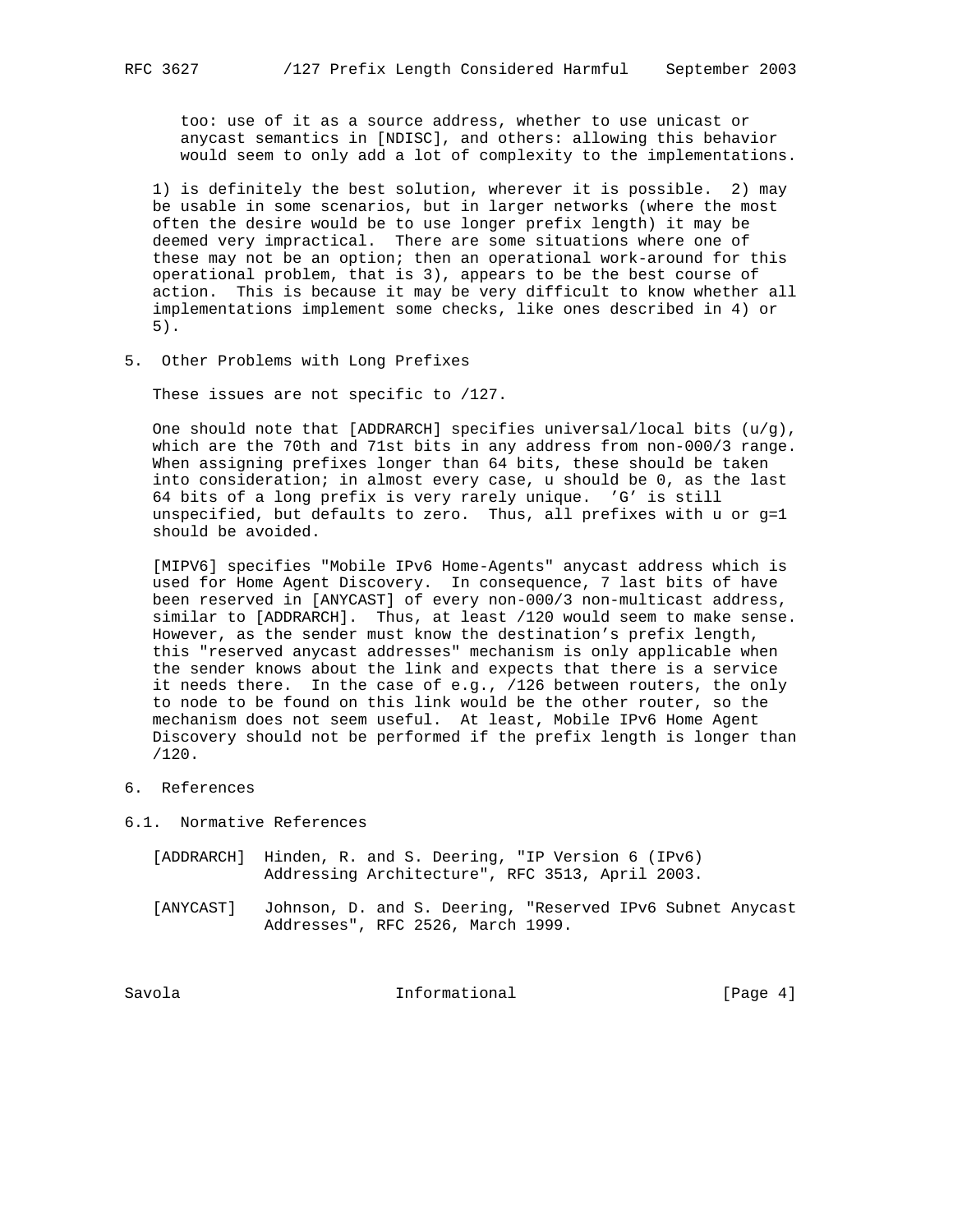RFC 3627 /127 Prefix Length Considered Harmful September 2003

6.2. Informative References

- [NDISC] Narten, T., Nordmark, E. and W. Simpson, "Neighbor Discovery for IP Version 6 (IPv6)", RFC 2461, December 1998.
- [MIPV6] Johnson, D., Perkins, C., Arkko, J., "Mobility Support in IPv6", Work in Progress.
- [ICMPv3] Conta, A., Deering, S., "Internet Control Message Protocol (ICMPv6)", Work in Progress.
- [PINGPONG] Hagino, J., Jinmei, T., Zill, B., "Avoiding ping-pong packets on point-to-point links", Work in Progress.
- 7. Security Considerations

 Beyond those already existing in other specifications, solution 4) might lead to denial of service in the case that one router is down: the packet to subnet-router anycast address would be lost.

8. Acknowledgements

 Thanks to Robert Elz and many others on the IPv6 Working Group for discussion, and Alain Durand for pointing out [ADDRARCH] requirements for prefix lengths. Charles Perkins pointed out MIPv6 HA requirements. Randy Bush and Ole Troan commented on the document extensively, and Erik Nordmark pointed out issues with u-bit.

9. Author's Address

 Pekka Savola CSC/FUNET Espoo, Finland

EMail: psavola@funet.fi

Savola **Informational** Informational [Page 5]